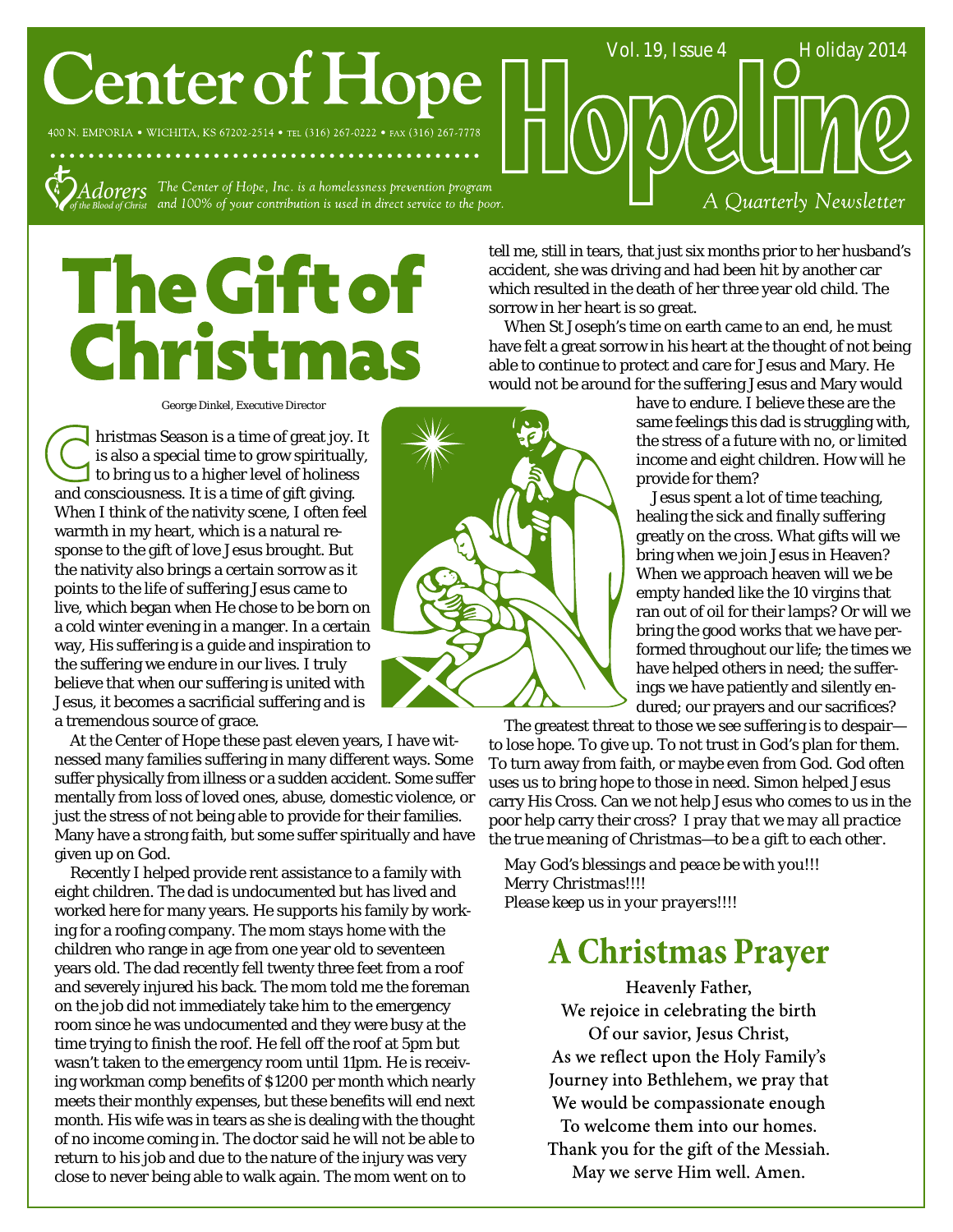**COH Board of Directors:** Chair: Johnnie Bell Vice-Chair: Jerry Johnston Secretary: Sr.Renee Kirmer, ASC Treasurer: John Weir

**Board Members:** Gary Bartak Larry Damm Daniel Giroux Gloria Hegge Sr. Maria Hughes, ASC J.T. Klaus Danny Krug Sharon Monroe Christopher Magana Susan Pool Sr. Charlotte Rohrbach, ASC Sally Simon Collin Stieben Curtis Warren

**CENTER OF HOPE, INC.** *sponsored by the Adorers of the Blood of Christ*

> **Executive Director** George Dinkel

**Staff:** Sr. Becky Balthazor, ASC Marsha Flora Sr. Deborah Schovanec, ASC

**Volunteers: ASC Associates** Maralene Balthazor Mary Benefield Patricia Bergman Karen Carney Mary Corrigan Victoria Denton Peggy Duick Rebecca Elpers Martha Flaherty Donna Harris Kyle Jacobs Frank Kastor Jan Kirby Valle Lang Rachel Lewis Vernon May Barb Mohney Carol Meyer Mary Meyer Prairie Land Food Volunteers Jeannie Rosenhamer Sr Marita Rother, ASC Sr. Tarcisia Roths, ASC Andrew Rowe Mary Santiago Treva Schaffer Sally Simon Elisabeth Sims Cathy Strecker Tax Volunteers Sr Jeannette Trimmell, ASC Anne Uhler Mary Jobe Waddill Marilyn Wells Rose Mary Wells Carolyn Winn Patricia Yates Mary Ann Youngers Ron Youngers

**Benefit Christmas Concert - Dec. 19** 

The Damm Music Center has graciously agreed to host the fourth annual Christmas Concert at Gracepoint Church, 9035 W Central Ave, for the benefit of the Center of Hope. The concert is free and will be performed by the music instructors, relatives, students and employees of Damm Music. The music and showmanship are excellent and very entertaining. The concert will be held on Friday Dec. 19, 2014 and starts at 8 p.m. There is no charge for the concert, but a free will offering will be made for the Center of Hope. What better way is there to spend a Friday evening than to help those in most need in our community and enjoy an evening filled with the Christmas Musical Spirit?



The Center of Hope has recently taken on the administration of *Project Deserve*. This is an excellent program which has been in operation in Kansas for the past 30 years. The program provides up to \$200 of utility assistance to residents of the 51 counties in Kansas who receive utility service from Westar. To be eligible for this assistance, the household must be low income or a member of the household must be over 65 years old or permanently disabled. The *Project Deserve* Applications are available

at Center of Hope, from Westar, or can be obtained on line at centerofhopeinc.org. This program is a great extension of our existing program of homeless prevention and will provide much needed utility assistance to those families struggling to keep their electricity on. This is becoming a much larger burden as we see a continuing aging of rental units which often lack sufficient insulation and have dated heating and cooling systems. We have noted a significant increase in the utility assistance provided by the Center of Hope over the past several years, both in the number needing assistance and the amount of assistance needed. We are very happy to be able to provide this service and ask for your prayers for its success.



Below are listed the items that we most often supply to our clients and our inventory is quickly depleted each week.

- $\blacktriangleright$  Diapers (mainly size 4 & 5)
- Deodorant for men and women
- $\checkmark$  Gift certificates (Dillons, Walmart, Target, etc.)
- $\blacktriangleright$  Bath soap  $\blacktriangleright$  Shampoo  $\blacktriangleright$  Dish soap
- $\checkmark$  Kleenex  $\checkmark$  Paper towels  $\checkmark$  Toilet tissue
- $\checkmark$  Toothpaste  $\checkmark$  Toothbrushes
- $\checkmark$  Laundry soap  $\checkmark$  Cleaning supplies
- $\checkmark$  Canned food, peanut butter, non-perishables...
- $\checkmark$  Contributions to the Center of Hope, Inc. to pay rent to prevent families from being evicted (100% of your donation goes directly to rent and utility payments)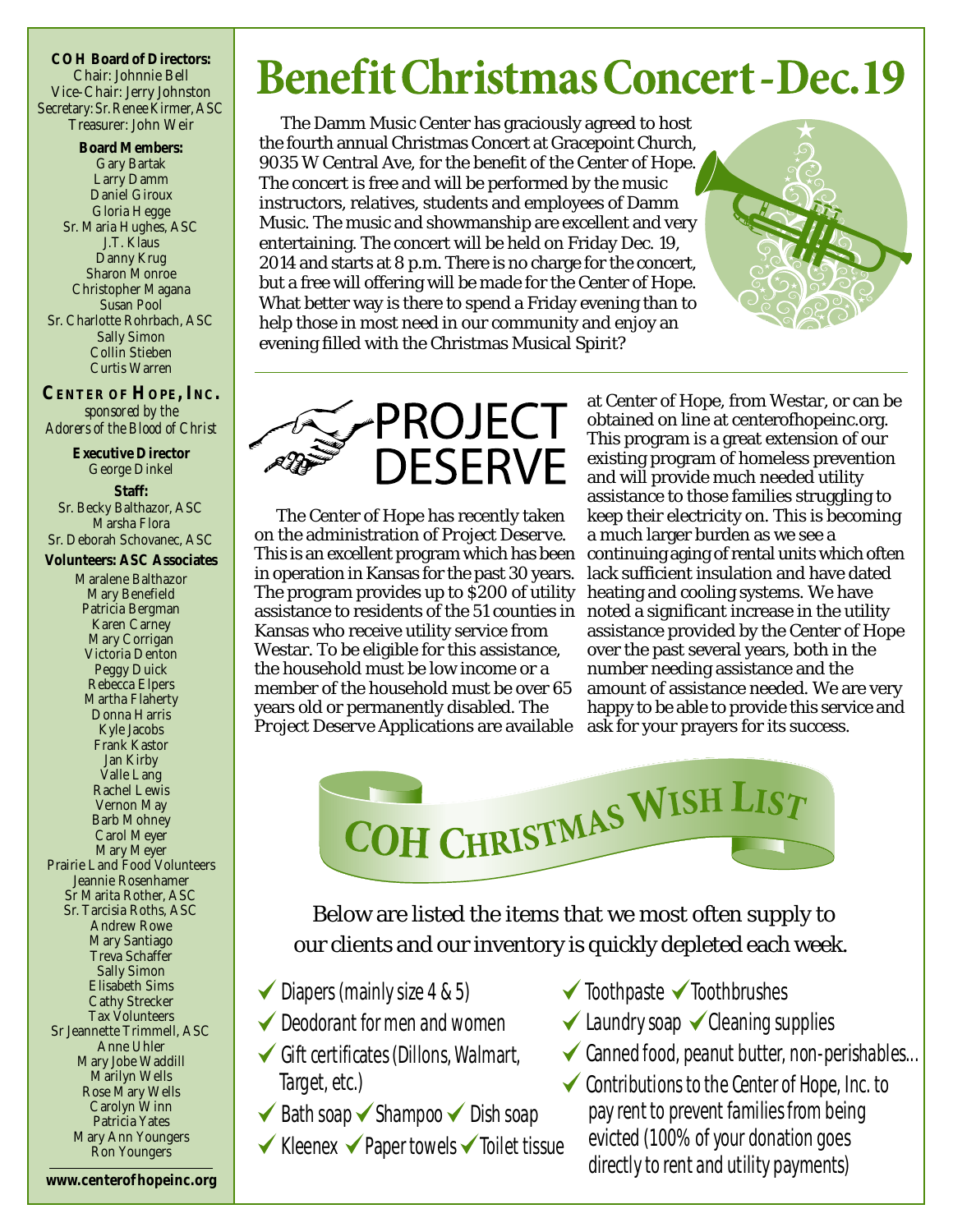## **A Volunteer's Observation**

By Mary Jobe-Waddill

of Hope in its early days, one of the middle class lifestyle for a family of four. Sisters said that their prayer was that In the years that I've volunteered at one day there would be no need for this COH, I've seldom seen a family of four ministry. I think she said that she in which the monthly income was more wanted to be out of a job. As the years than \$2,000 or \$24,000 a year. have progressed through the country's says, "It's not a pretty picture."

clients come to COH is that the pays enough for the worker to afford perfect smile on clients' faces as they breadwinner for the family is without adequate child care, is a struggle. work. Most often it is because that person is no longer employed. It may be a person could survive on minimum health issues are keeping the person wage. Today, with only one minimum-client, I asked him to speak a little louder from working, but most often the job was either eliminated because the business wasn't doing well and had to downsize or it was being reorganized. Some of our clients were terminated because of poor job performance, but that is not the usual case.

To make this picture even more distressing is that too often when the client was working, the employee wasn't making a livable wage. It was difficult minimum or barely-more-than-increase in utilities rates, food, clothing,

Administration and several think tanks, bills.

When I first became aware of Center it takes \$50,000 a year to maintain a

It seems that roughly 75% of our

When I first started working at COH, Marsha.

It seems that roughly 75% of our clients are single women with children. For whatever reason...death, medical issues, desertion...the father is no longer in the picture.

enough to support one's self on the wage job, that isn't possible. The few weeks of his visit. minimum wage, but to support a family everything makes it so difficult to keep exists and that it offers an opportunity was a difficult balancing act. So often weµup. Eliminating the sales tax on food for its volunteers to help others. By hear that a child needed expensive items would be a tremendous help to bringing our Mission Statement medicine so the rent couldn't be paid or our community's poor. And thankfully, ... *Offering hope for tomorrow* that the power had to be kept on so a there are special programs like the *through assistance today*…to diabetes drug could be refrigerated and Project Deserve that Center of Hope clients, we are making a difference in other utilities were put on a back burner. administers for Westar Energy (see people's lives. It's good to see relief on According to the Social Security article this issue) to help with utility the faces of clients as they leave and that



economic ups and downs, we volunteers clients are single women with children. of Hope has been a life-saver for them, and staff get a snapshot of what's For whatever reason…death, medical truly their last hope. Other agencies happening in the community. As a friend issues, desertion…the father is no longer could not help them because they were By far the reason the majority of mother can work, and finding a job that guidelines. It's so good to see a picturein the picture. Finding child care so the out of funds or they didn't fit the So often a client will say that Center leave after talking with George or

A few weeks ago when interviewing a because I was hearing-impaired. His eyes welled up with tears as he said he'd never had to ask for help before and he was so nervous. Then he relaxed and said that his son was also hearingimpaired and in a special needs class. He was thankful that his son was getting the attention he needed for this issue. And Center of Hope was able to help this single father keep his home while he waited for his new job to start within a

I'm so thankful that Center of Hope is a pretty picture.

## **Johnston's Half Marathon**



We are very pleased to announce that the Center of Hope received a donation of \$8,000 from the Johnston's Charitable Foundation. These funds were raised from the half marathon that Johnston's hosted on Sunday Sept. 14, 2014. The Center of Hope was excited to be named one of the beneficiaries of the event. The race wound through the streets of Wichita in the Riverside Park area on a perfect cool and sunny morning. The event was very entertaining and a great family affair

which included food, music, really nice shirts for participants, and a professionally certified course. We are very thankful for JV and Veronica Johnston for all their hard work, for sponsoring this event and choosing the Center of Hope as one of the recipients of the proceeds. They are already planning for an event next year on Sept. 13, 2015. Hope to see you there.

#### **Center of Hope Recognition Gifts**

#### *In Honor of*

Rev. Ken VanHaverbeke

#### *In Memory of*

Robert Brent Charles Hromas Jane Means